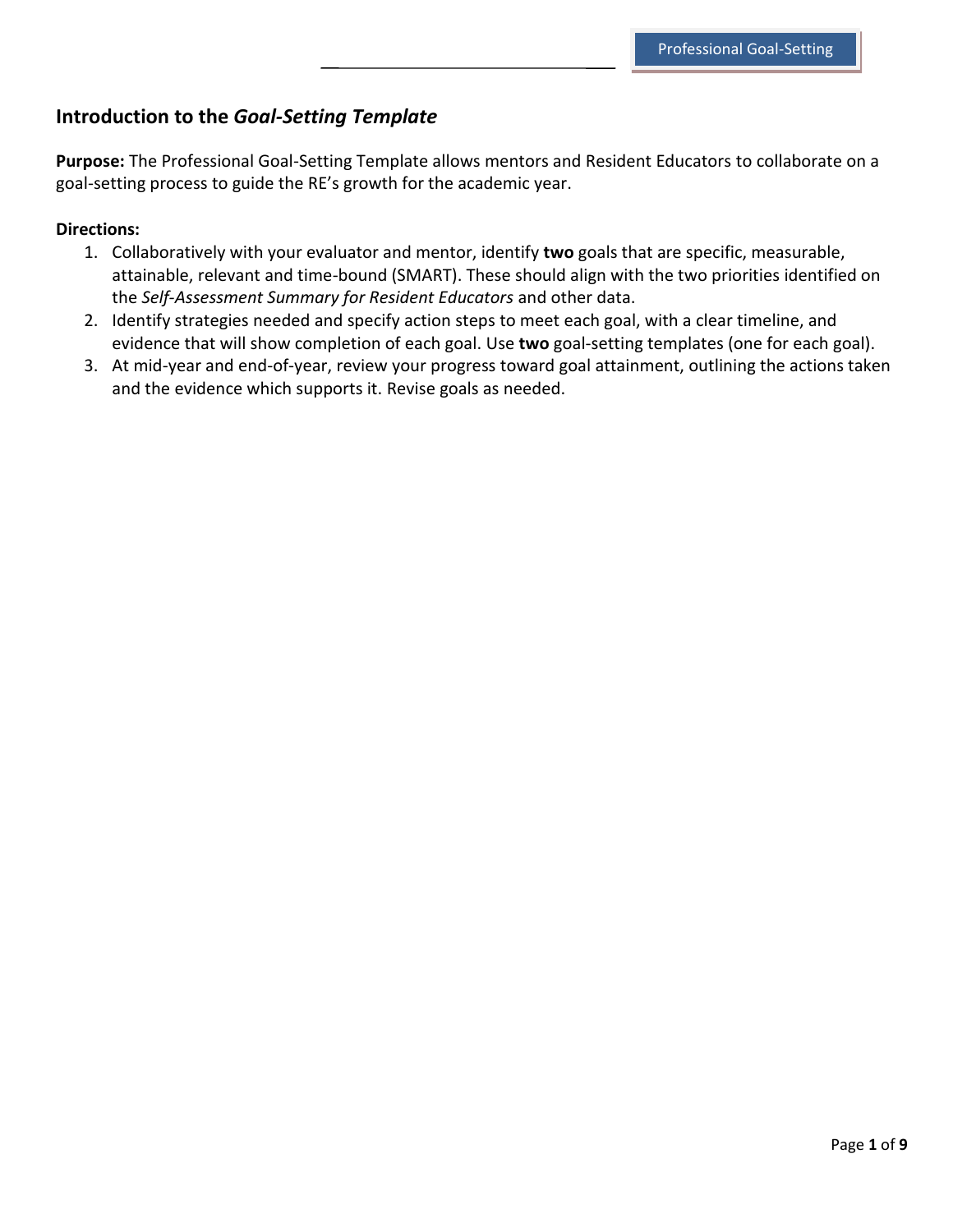|                                     |                          |               | <b>Professional Goal-Setting</b> |
|-------------------------------------|--------------------------|---------------|----------------------------------|
| <b>Goal-Setting Template</b>        |                          |               |                                  |
| <b>Resident Educator:</b> ______    |                          | Mentor: _____ |                                  |
| Grade Level/Subject Area: _____     |                          | Date: _____   |                                  |
|                                     |                          |               |                                  |
| <b>SMART GOAL #1:</b>               |                          |               |                                  |
|                                     |                          |               |                                  |
| Strategies needed to attain goal:   |                          |               |                                  |
|                                     |                          |               |                                  |
|                                     |                          |               |                                  |
|                                     |                          |               |                                  |
|                                     |                          |               |                                  |
|                                     | <b>Beginning of Year</b> |               |                                  |
| <b>Planned Action Steps</b>         |                          |               | <b>Timeline</b>                  |
|                                     |                          |               |                                  |
|                                     |                          |               |                                  |
|                                     |                          |               |                                  |
|                                     |                          |               |                                  |
|                                     |                          |               |                                  |
|                                     |                          |               |                                  |
|                                     |                          |               |                                  |
|                                     |                          |               |                                  |
| <b>Evidence Indicators/Outcomes</b> |                          |               | <b>Resources Needed</b>          |
|                                     |                          |               |                                  |
|                                     |                          |               |                                  |
|                                     |                          |               |                                  |
|                                     |                          |               |                                  |
|                                     |                          |               |                                  |
|                                     |                          |               |                                  |
|                                     |                          |               |                                  |
|                                     |                          |               |                                  |

п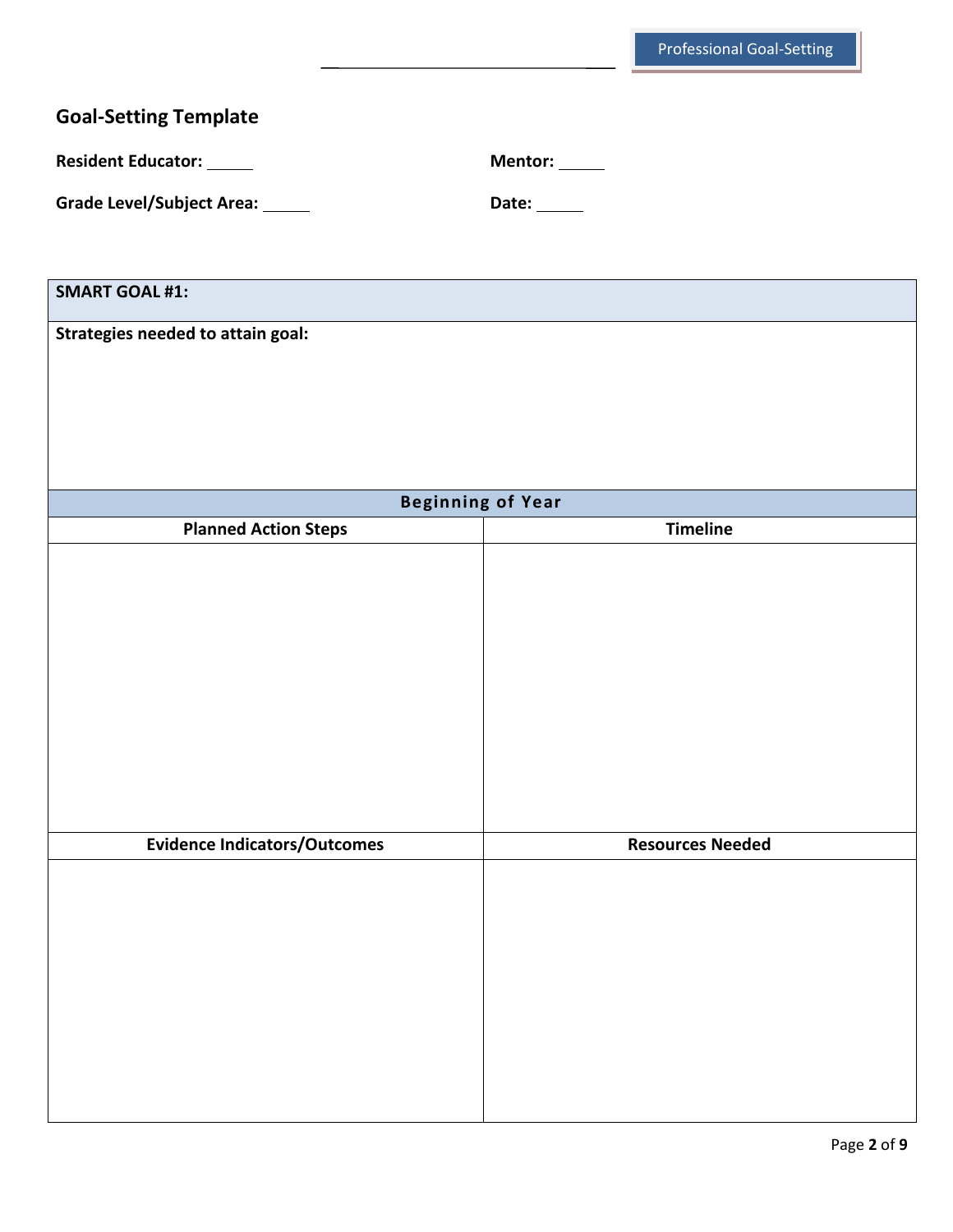|                                     | Mid-Year Review         |
|-------------------------------------|-------------------------|
| <b>Planned Action Steps</b>         | <b>Timeline</b>         |
|                                     |                         |
|                                     |                         |
|                                     |                         |
|                                     |                         |
|                                     |                         |
|                                     |                         |
|                                     |                         |
|                                     |                         |
| <b>Evidence Indicators/Outcomes</b> | <b>Resources Needed</b> |
|                                     |                         |
|                                     |                         |
|                                     |                         |
|                                     |                         |
|                                     |                         |
|                                     |                         |
|                                     |                         |
|                                     |                         |
| <b>End-of-Year Review</b>           |                         |
| <b>Planned Action Steps</b>         | <b>Timeline</b>         |
|                                     |                         |
|                                     |                         |
|                                     |                         |
|                                     |                         |
|                                     |                         |
|                                     |                         |
|                                     |                         |
|                                     |                         |
|                                     |                         |
|                                     |                         |
|                                     |                         |
|                                     |                         |
|                                     |                         |
|                                     |                         |
|                                     |                         |
|                                     |                         |
| <b>Evidence Indicators/Outcomes</b> | <b>Resources Needed</b> |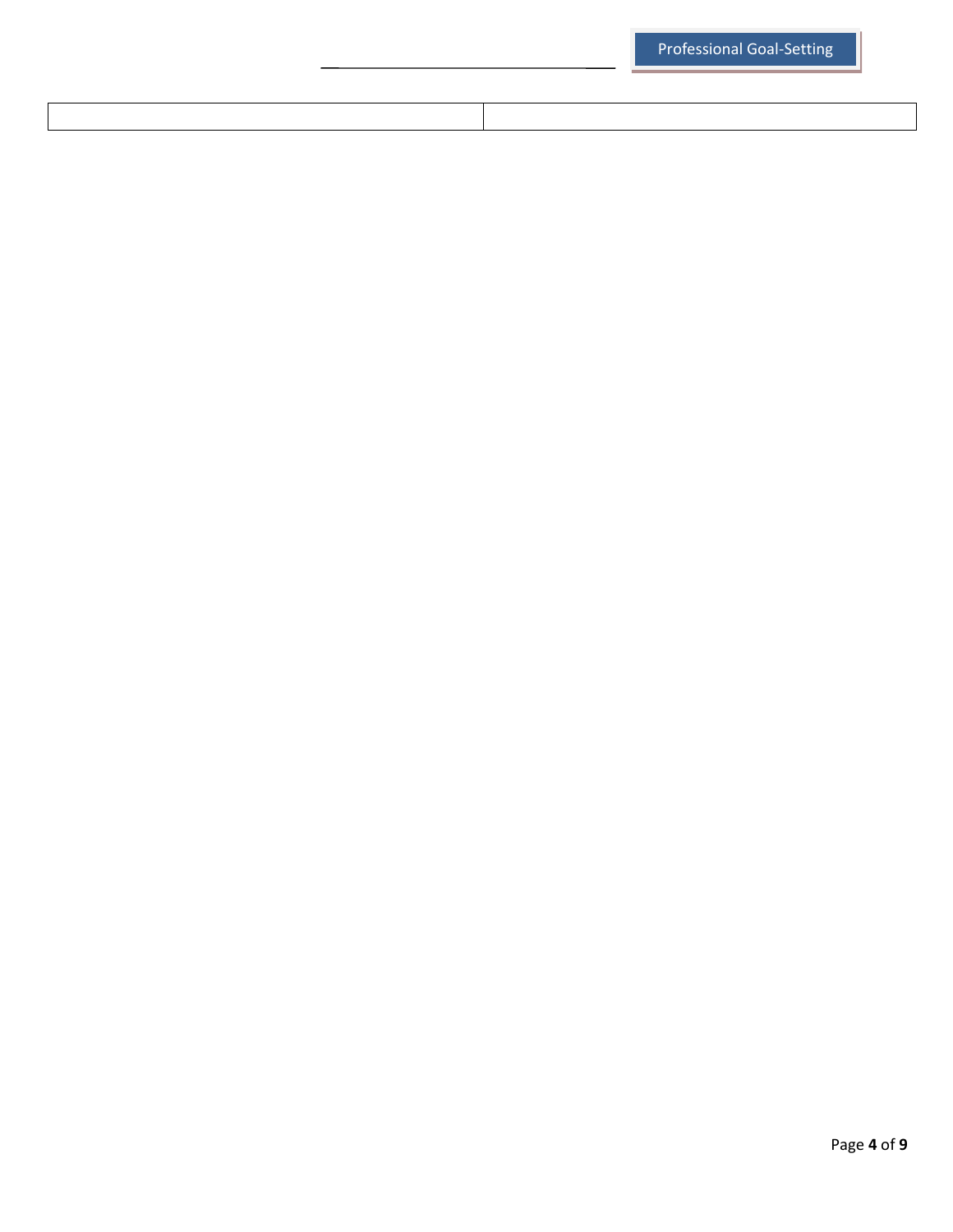| <b>Goal-Setting Template</b>        |                         |
|-------------------------------------|-------------------------|
| <b>Resident Educator:</b>           | Mentor: _____           |
| Grade Level/Subject Area: _____     | Date: $\_\_$            |
|                                     |                         |
| <b>SMART GOAL #2:</b>               |                         |
| Strategies needed to attain goal:   |                         |
|                                     |                         |
|                                     |                         |
|                                     |                         |
| <b>Beginning of Year</b>            |                         |
| <b>Planned Action Steps</b>         | <b>Timeline</b>         |
|                                     |                         |
|                                     |                         |
|                                     |                         |
|                                     |                         |
|                                     |                         |
|                                     |                         |
|                                     |                         |
|                                     |                         |
|                                     |                         |
| <b>Evidence Indicators/Outcomes</b> | <b>Resources Needed</b> |
|                                     |                         |
|                                     |                         |
|                                     |                         |
|                                     |                         |
|                                     |                         |
|                                     |                         |
|                                     |                         |
|                                     |                         |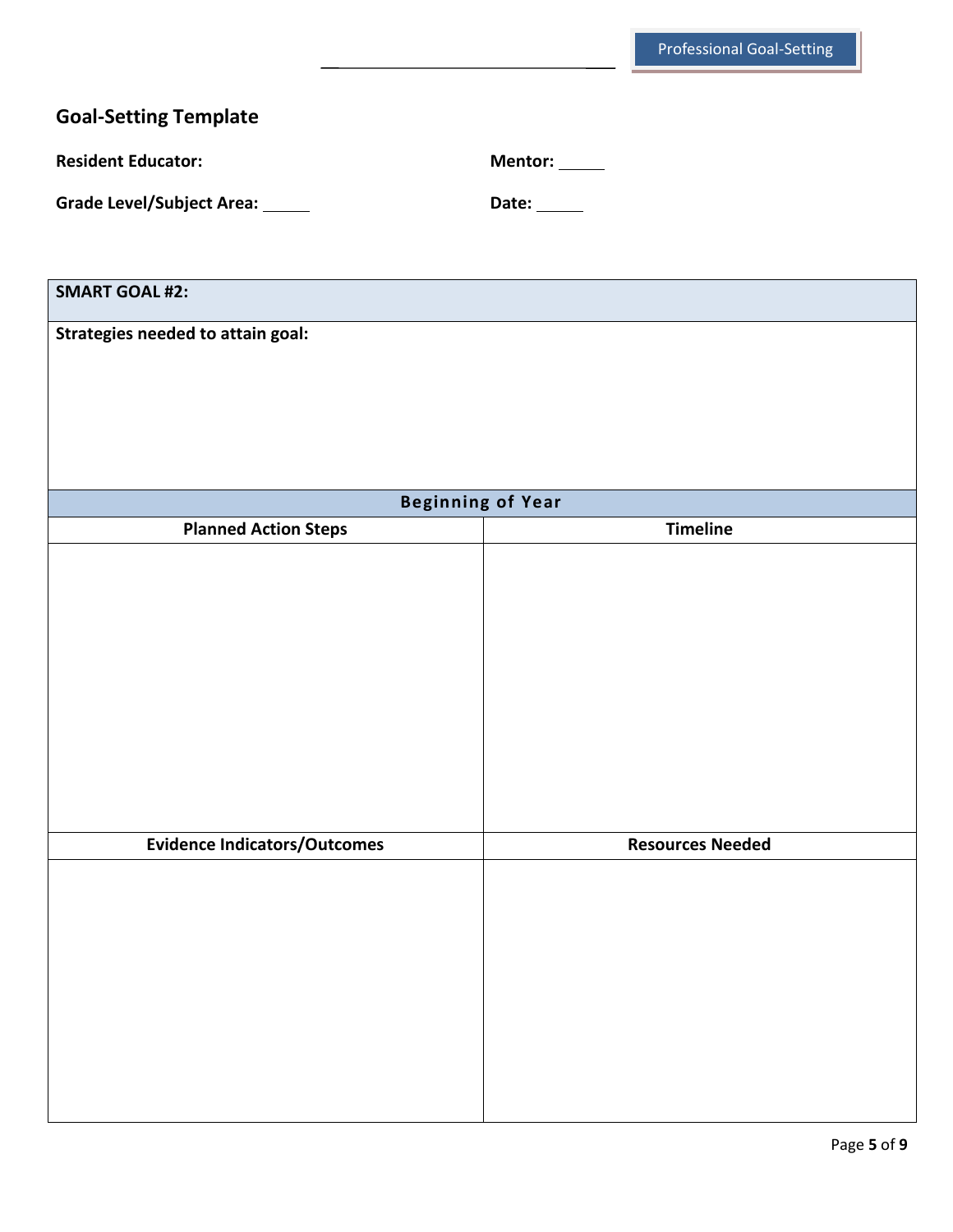| Mid-Year Review                     |                         |
|-------------------------------------|-------------------------|
| <b>Planned Action Steps</b>         | <b>Timeline</b>         |
|                                     |                         |
|                                     |                         |
|                                     |                         |
|                                     |                         |
|                                     |                         |
|                                     |                         |
|                                     |                         |
|                                     |                         |
| <b>Evidence Indicators/Outcomes</b> | <b>Resources Needed</b> |
|                                     |                         |
|                                     |                         |
|                                     |                         |
|                                     |                         |
|                                     |                         |
|                                     |                         |
|                                     |                         |
|                                     |                         |
| <b>End-of-Year Review</b>           |                         |
| <b>Planned Action Steps</b>         | <b>Timeline</b>         |
|                                     |                         |
|                                     |                         |
|                                     |                         |
|                                     |                         |
|                                     |                         |
|                                     |                         |
|                                     |                         |
|                                     |                         |
|                                     |                         |
|                                     |                         |
| <b>Evidence Indicators/Outcomes</b> | <b>Resources Needed</b> |
|                                     |                         |
|                                     |                         |
|                                     |                         |
|                                     |                         |
|                                     |                         |
|                                     |                         |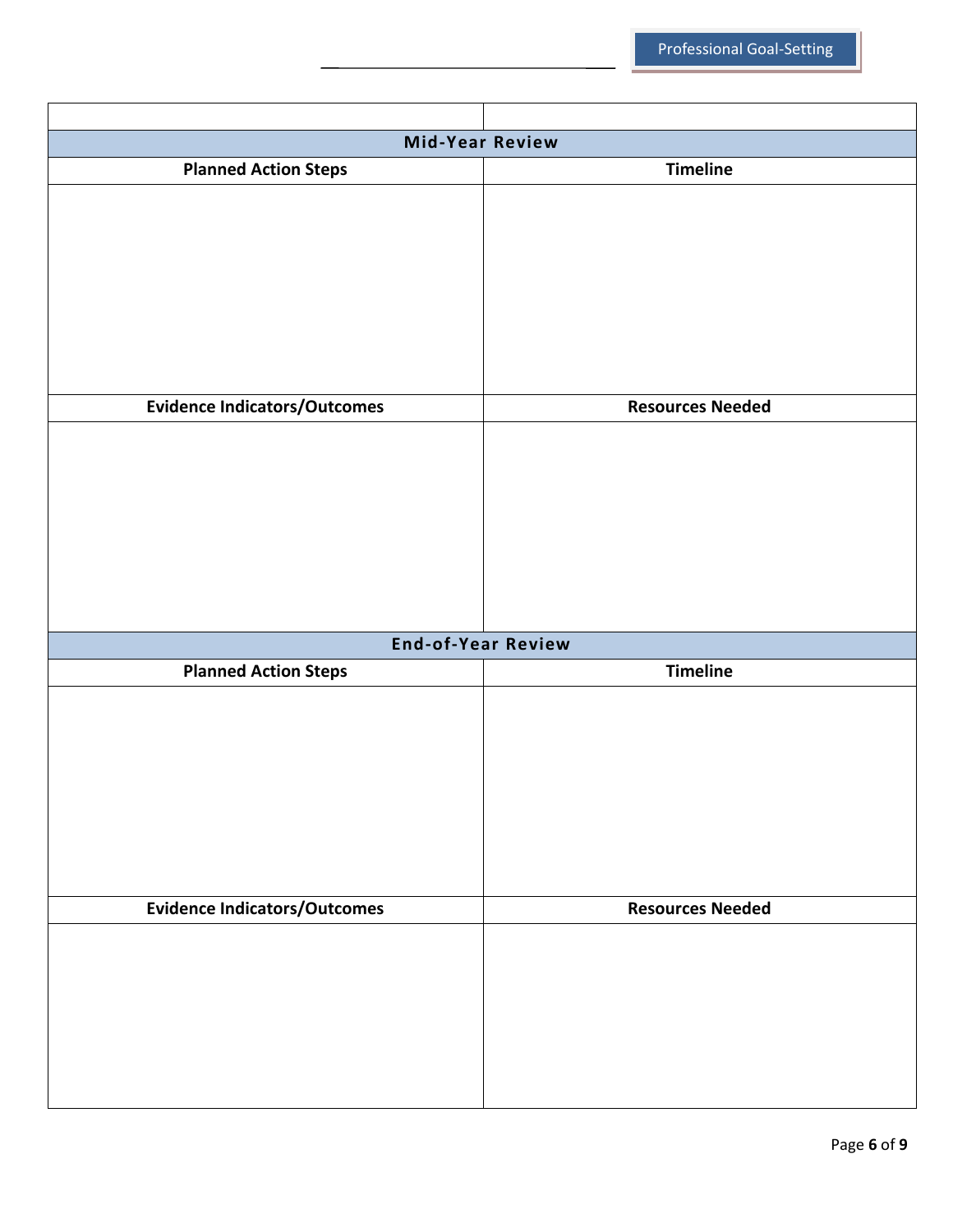| ,我们也不能在这里,我们也不能在这里,我们也不能在这里,我们也不能不能不能不能不能不能不能不能不能不能不能。""我们,我们也不能不能不能不能不能不能不能不能不能 |  |
|----------------------------------------------------------------------------------|--|
|                                                                                  |  |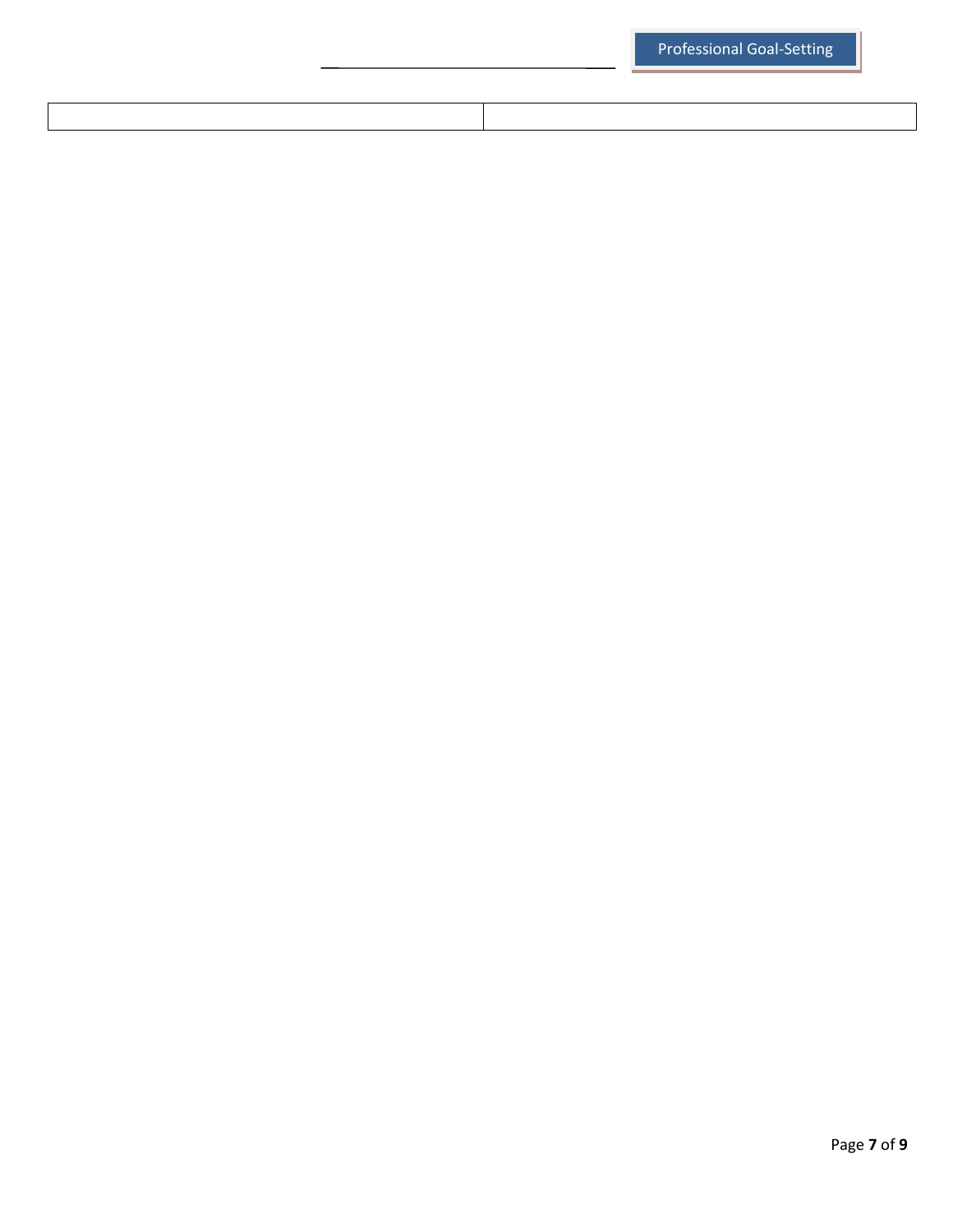## **End-of-Year Reflection on Professional Goals**

| <b>Resident Educator:</b>        | Mentor: |
|----------------------------------|---------|
| <b>Grade Level/Subject Area:</b> | Date:   |

#### **Directions:**

- Consider your professional practice over the past year, in terms of the goals set and the evidence collected.
- Answer each of the following questions.

## **SMART GOAL 1:**

1. Summarize your progress in the goal area. How did your progress in this area affect student learning and achievement?

2. If you met your goal, what contributed to your success?

3. If you did not meet your goal, what were barriers to your success?